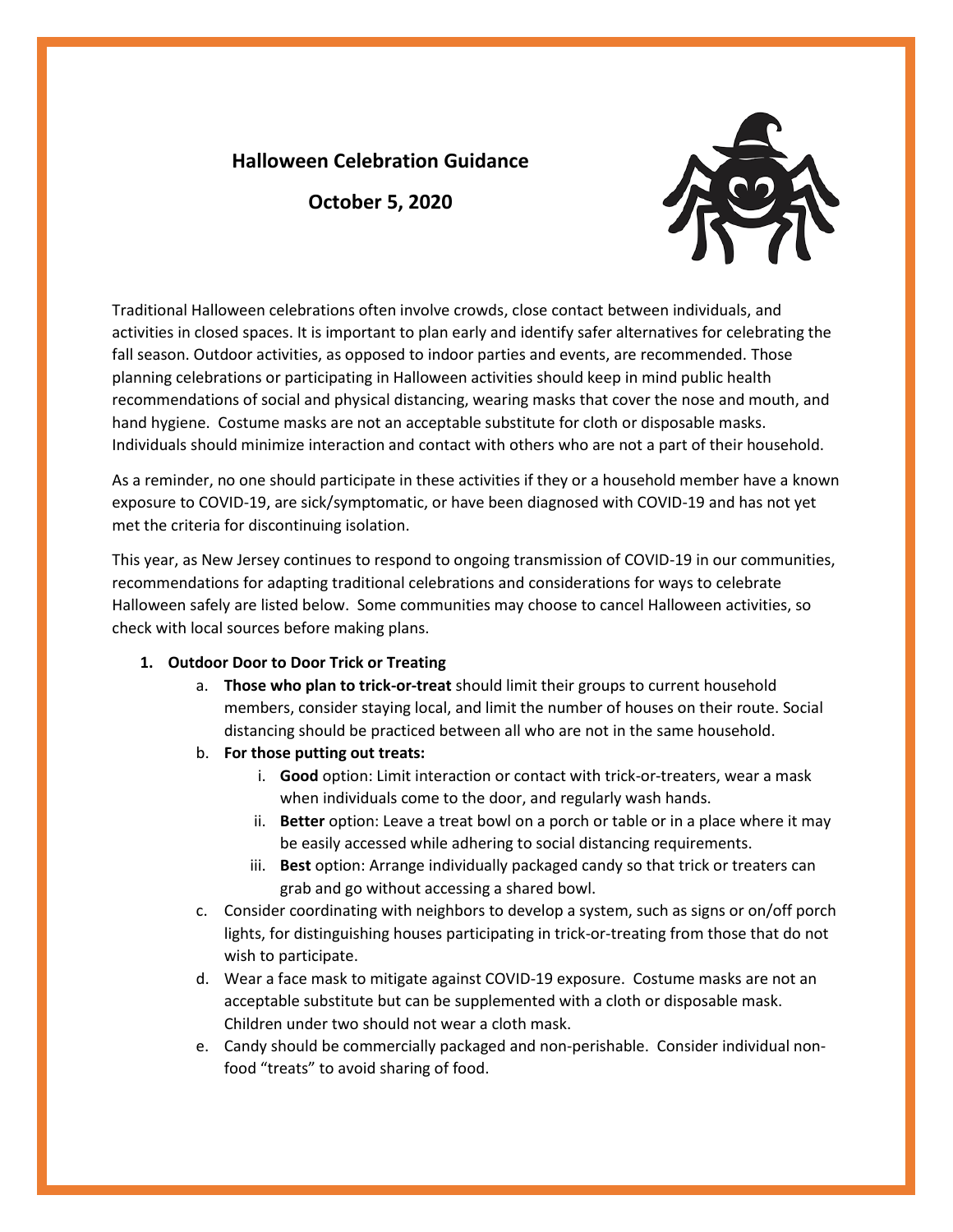- f. Practice hand hygiene (wash hands or use hand sanitizer) before leaving your home, after touching objects such as wrapped candy, and when arriving home.
- 2. **Outdoor Trunk or Treating** (when children go car to car instead of house to house)
	- a. Limit the number of participating cars to ensure adequate space for social distancing and minimize crowds. Ensure outdoor area has sufficient space per car to avoid overcrowding and to allow adequate space for social distancing.
	- b. Follow the outdoor gatherings limitations in effect at the time.
	- c. Design event in a long line, rather than a circle to ensure social and physical distancing to discourage crowding.
	- d. Consider having assigned times or multiple shifts to minimize crowding during event.
	- e. Wear a face mask. Costume masks are not an acceptable substitute but can be supplemented with a cloth or disposable mask. Children under two should not wear a cloth mask.
	- f. Candy should be commercially packaged and non-perishable.
	- g. Practice hand hygiene before the event, after touching objects such as wrapped candy, and after the event.

## **3. Halloween Parties**

- a. Avoid large indoor or outdoor parties, which would be subject to the limitations currently in effect on indoor and outdoor gatherings.
- b. Keep up to date with the most current restrictions on outdoor and indoor gatherings.
- c. Avoid participation in activities that require close contact and/or shared items such as bobbing for apples

## **4. Haunted houses, hayrides, and corn mazes**

- a. Wear a cloth or disposable mask while participating in these activities. As noted above, a costume mask does not suffice.
- b. Indoor haunted houses should be avoided because of the possibility of congregation and screaming in close quarters. If hosting a haunted house, ensure visitors maintain an appropriate distance by staggering start times and limiting occupancy. A better option would be to host an outdoor haunted house without live performers.
- c. Hayrides should limit the number of passengers per ride and keep openings to the same party. Any shared materials should be cleaned and sanitized after each use.
- d. Corn mazes should only permit individuals to proceed in one direction, should limit occupancy according to the applicable restrictions in effect at the time, and should avoid use of shared materials.
- e. Entities hosting these events are encouraged to take reservations and/or sell tickets in advance.
- 5. **Examples of socially distant Halloween activities that would require minimal or no additional health and safety protocols include:**
	- a. Virtual activities such as online costume parties.